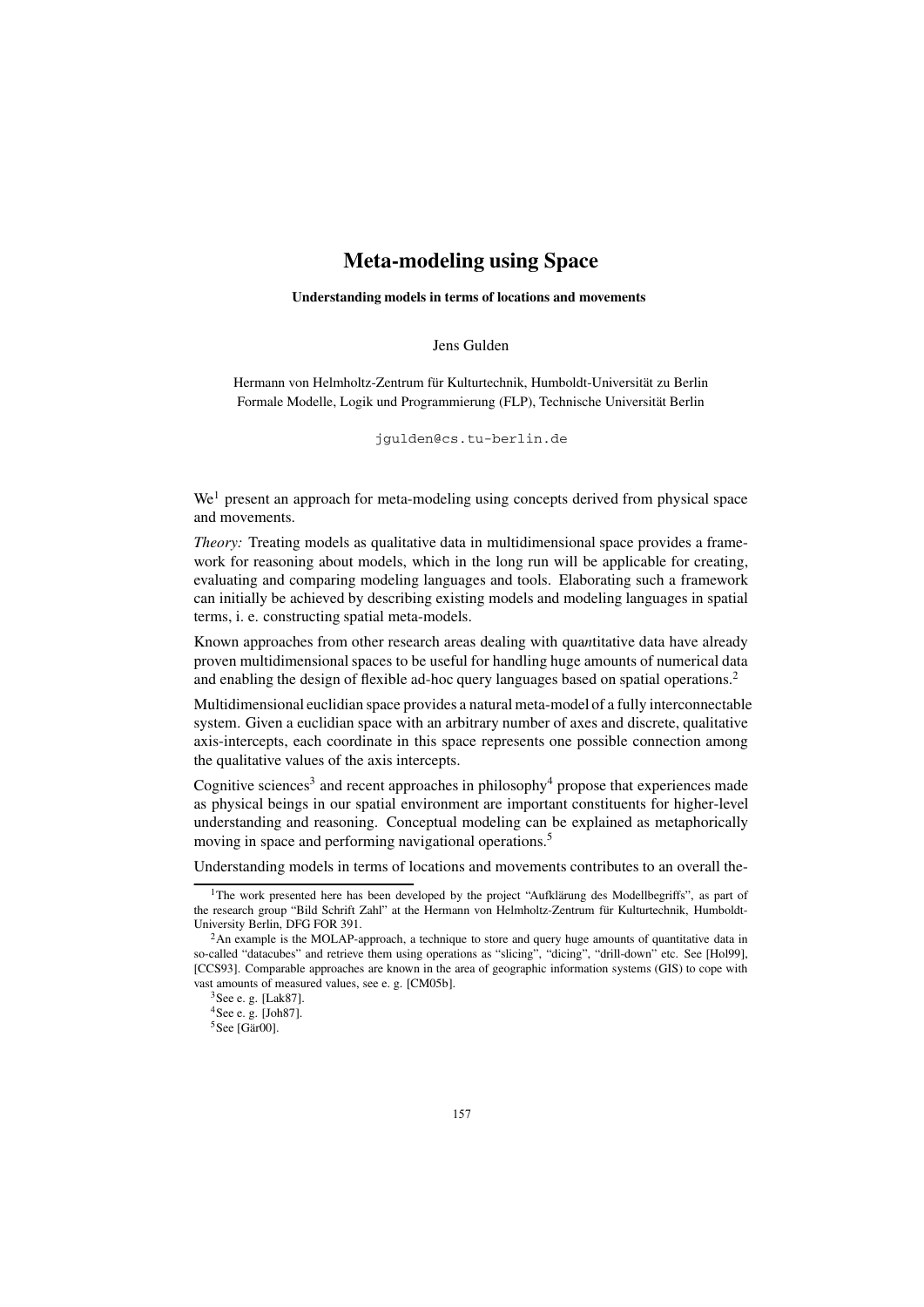ory of conceptual modeling, as it implies a proposal for a normalized representation of models, independent from any specific modeling language or notation. Such a normalized representation allows to define the notion of equivalence between models and modeling languages, and thus provides means for comparing them. Automatic transformation between models expressed in different modeling languages might to a certain extent be successful on such a basis. A normalized representation can also provide additional theoretical terminology for clean distinctions between model content and model projections (e. g. visualizations), and thus can extend the conceptual range with which to scientifically reflect on models.

*Design:* For an initial elaboration of our approach, we have chosen to derive spatial metamodels from an existing modeling language, the Unified Modeling Language (UML)<sup>6</sup> by constructing spatial representations from example model instances. Following this method, the first step to generate a spatial representation of an existing model in a given modeling language is to identify euclidian subspaces as semantic domains<sup>7</sup> which are capable of expressing the semantics of the corresponding original language constructs. In the second step, locations in these spaces are marked as being meaningful, thus expressing the facts stated by the model-instance as points in space. We call the totality of identified subspaces the *modelspace*. Points which mark locations in space as being meaningful are named *allocations*. 8 In spatial representations, modelspaces serve as partial meta-models of the original modeling-language, and allocations represent instances of model content, i. e. the facts expressed by the model.

*Implementation:* In order to gain tool support for our research activities, we have developed two software-applications which are capable of projecting high-dimensional modelspaces into low-dimensional spaces which are navigable.

The first software-tool is a Java desktop application which allows to project modelspaces into nested 3D-cubes. The projection can be moved, rotated, zoomed etc. using the mouse. This way, models can be explored spatially and be navigated in physical terms.

The second application supports projecting multidimensional modelspacesinto nested 2Dtables. The software runs as a web-application accessed through a web-browser. Projections into nested 2D-tables can interactively be modified through form elements in the web-page.

## **References**

- [Ber01] R. Berghammer. *Semantik von Programmiersprachen*. Logos Verlag, Berlin, 2001.
- [BJR99] G. Booch, I. Jacobson, and J. Rumbaugh. *The Unified Modeling Language Reference Manual*. Addison-Wesley, Reading (Mass.), 1999.
- [CCS93] E. F. Codd, S. B. Codd, and C. T. Salley. Providing OLAP (On-Line Analytical Processing) to User Analysts: An IT Mandate. 1993.

<sup>6</sup>See [BJR99].

<sup>7</sup>See e. g. [Ber01] on semantic domains as part of the theory of denotational semantics. <sup>8</sup>See [CM05a], [Gul05].